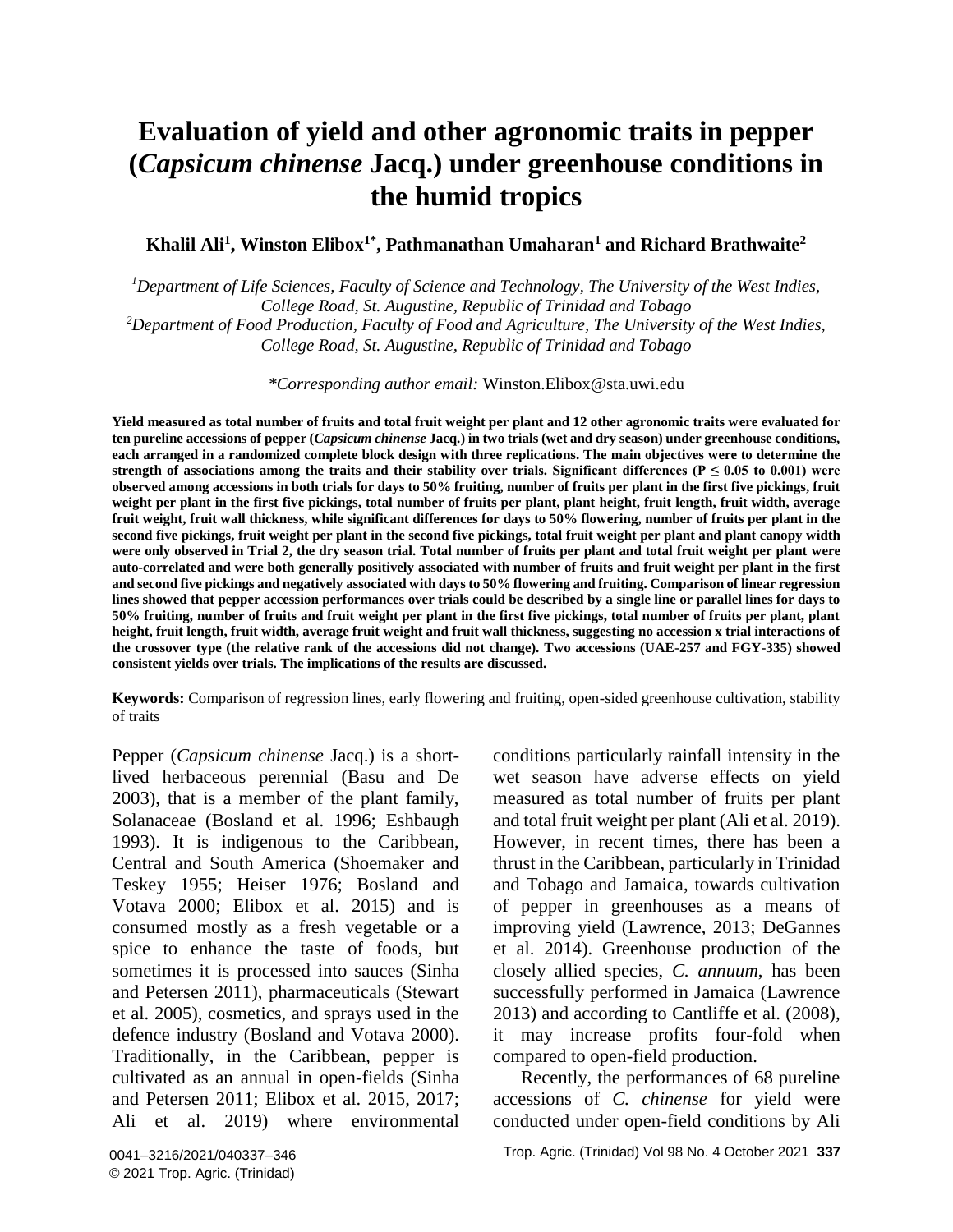et al. (2019). In that study it was found that the two measures of yield (total number of fruits per plant and total fruit weight per plant) were weakly associated and that total number of fruits per plant was associated with number of fruits per plant in the first and second five pickings (harvests), fruit width and average fruit weight whereas total fruit weight per plant was associated with fruit weight per plant in the first and second five pickings and shorter times to 50% flowering and fruiting. Furthermore, the relative rank of the accessions did not change over seasons for days to 50% flowering and fruiting, fruit weight per plant in the second five pickings, total fruit weight per plant and fruit width. Such studies have not been performed for pepper under greenhouse conditions and such information is vital as greenhouse structures are costly to set up, maintain and if intensive greenhouse production of pepper does not result in a significant yield advantage over open-field conditions, farm losses will be severe. Therefore, the aim of this study was to evaluate yield (measured as total number of fruits and total fruit weight per plant) and 12 other agronomic traits for ten *C*. *chinense* pureline accessions already evaluated under open-field conditions (Ali et al. 2019) in a standard greenhouse production system in the humid tropics.

# **Material and methods**

Ten pureline pepper accessions viz. CAB-110, UAE-257, GAC-291, UAP-328, GAJ-7, FGY-335, K-40, TT-41, K-57 and LAM-301 (Table 1) were selected based on representation from the three phylogenetic groups of Moses and Umaharan (2012) and prior yield performances under open-field conditions (Ali et al. 2019). The study was conducted under a standard open-sided, gutter-connected galvanized steel greenhouse (38.1 m long x 32.9 m wide x 4.9 m high) (Westbrook Greenhouse Systems Ltd., Ontario, Canada) that was covered with clear plastic (Dura-Film, AT Plastics Inc, Edmonton, Alberta, Canada) at Nature's Green

Farms, Thick Village, Siparia, Trinidad and Tobago. The topography of the area is flat and the soil type is the fertile San Francique clay (Ali et al. 1973). The temperature in the greenhouse ranged from  $17.0 - 39.5$ °C and  $23.0 - 35.5$ °C during the dry (January to June) and wet (July to December) seasons respectively, whereas the relative humidity in both seasons had a similar range, 30.5 – 100.0%. The annual rainfall in the area is 1300 mm.

Experimentation was carried out in two trials, of which one was planted in September during the wet season of 2015 (Trial 1) and the other in January during the dry season of 2016 (Trial 2). Both trials were arranged in a randomized complete block design with three replications with 16 plants (4 x 4 layout) per replicate planted in beds and a spacing of 0.6 m between plants. Seedling establishment, harvesting procedures, and cultural practices were according to Elibox et al. (2015) and Ali et al. (2019), respectively.

Data collection from four guarded plants per replicate for 13 traits (Table 1) was as described by Ali et al. (2019). Additionally, fruit wall thickness per replicate was taken as the mean value for ten representative fruits from the second picking. Each fruit was cut with a sharp scalpel at its widest point and the wall thickness was measured using a digital caliper (Stanley, Connecticut, USA). In both trials, a total of ten pickings (harvests) per trial were obtained.

Statistical analyses were performed using NCSS (2007) with the exception of the comparison of linear regression lines which was performed using COLR (CARDI 1974). Analysis of variance was conducted to determine the significance of accession differences for all 14 traits evaluated in each trial. Where differences were significant for a trait ( $P \le 0.05$ ), within accession coefficient of variation (CV<sub>within</sub>), between accession coefficient of variation (standard deviation between the mean of the accessions divided by the general mean) and an index of discrimination (ID =  $CV<sub>between</sub> / CV<sub>within</sub>$ ) were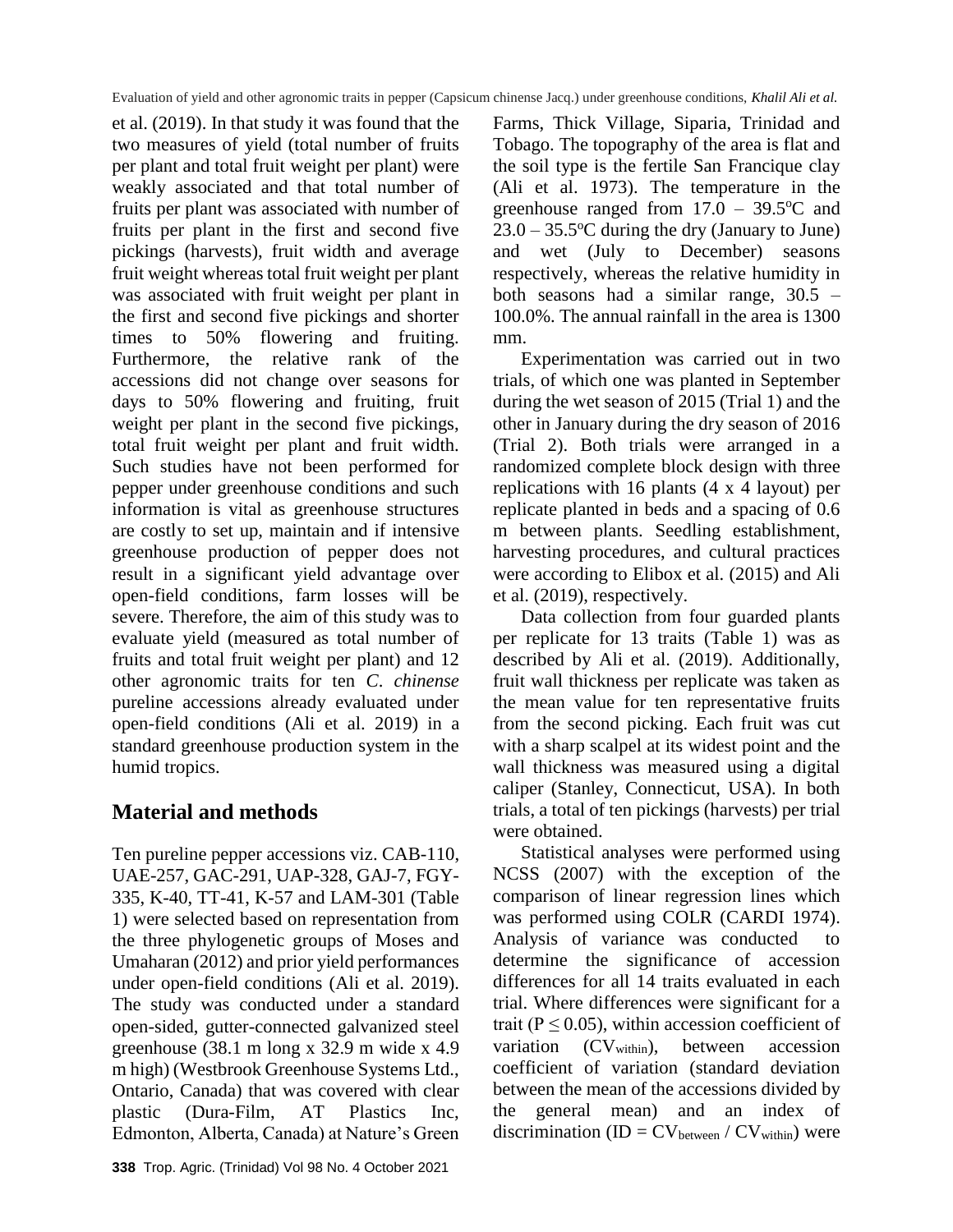calculated. Pearson's product moment correlation was used to assess the strength of associations between traits found to be significant in each trial. Spearman's rank correlation was performed to determine whether the relative rank of the accessions changed over trials for each trait for which there were significant differences among the accessions in both trials. Also, for these traits, the accession mean values over trials were regressed against the mean values in Trial 1 and Trial 2 and these linear regression lines were compared to determine if accession performances were similar over trials.

Table 1: Mean performance for yield (measured as total number of fruits per plant and total fruit weight per plant) and 12 other agronomic traits in ten pureline accessions of *Capsicum chinense* Jacq. under greenhouse conditions (Trial 1 wet season)

|                               | NFP FWP          |                  |       |       |                         |                 |                          |       |              |          |                           |      |      |        |
|-------------------------------|------------------|------------------|-------|-------|-------------------------|-----------------|--------------------------|-------|--------------|----------|---------------------------|------|------|--------|
|                               | Origin           |                  |       |       | NFP FWP                 | 2 <sup>nd</sup> | 2 <sup>nd</sup>          |       |              |          |                           |      | Fr   |        |
| Accession                     |                  | <b>DTFL DTFR</b> |       |       | $1^{st}$ 5p $1^{st}$ 5p | 5p              |                          |       | 5p TNFP TFWP |          | <b>PH PCW</b><br>FL       | FW   |      | wt FWT |
| CAB-110 Belize                |                  | 57.0             | 90.7  | 48.3  | 0.60                    | 56.7            | 0.63                     | 104.7 | 1.20         |          | 66.3 102.9 46.0           | 34.5 | 11.5 | 2.1    |
| <b>UAE-257</b>                | Ecuador          | 59.3             | 95.0  | 94.0  | 1.27                    | 72.0            | 0.63                     | 166.0 | 1.90         | 42.5     | 95.8 53.7                 | 36.3 | 14.1 | 2.1    |
| GAC-291 Cuba                  |                  | 54.0             | 78.7  | 73.0  | 0.97                    | 55.7            | 0.70                     | 128.3 | 1.67         |          | 62.8 100.8 40.5           | 39.3 | 17.0 | 2.7    |
| <b>UAP-328</b>                | Peru             | 58.7             | 87.3  | 36.7  | 0.83                    | 28.7            | 0.57                     | 65.7  | 1.40         | 66.7     | 92.9 46.3                 | 45.9 | 26.9 | 3.4    |
| GAJ-7                         | Jamaica          | 67.0             | 99.7  | 45.7  | 0.67                    | 31.7            | 0.33                     | 77.7  | 1.00         | 61.3     | 91.7 38.6                 | 49.8 | 18.1 | 2.5    |
| FGY-335                       | French<br>Guiana | 76.7             | 107.3 | 45.7  | 0.83                    | 65.7            | 0.87                     | 111.3 | 1.67         | 79.2     | 87.5 38.0                 | 43.5 | 17.4 | 2.4    |
| $K-40$                        | Trinidad         | 58.0             | 90.3  | 54.0  | 0.80                    | 68.0            | 0.77                     | 121.7 | 1.60         |          | 64.6 104.6 43.0           | 43.4 | 16.9 | 2.2    |
| $TT-41$                       | Trinidad         | 56.7             | 84.7  | 50.0  | 0.67                    | 55.0            | 0.63                     | 105.0 | 1.23         |          | 70.2 103.3 38.5           | 46.7 | 18.0 | 2.3    |
| $K-57$                        | Trinidad         | 59.3             | 91.0  | 36.7  | 0.23                    | 40.0            | 0.27                     | 76.7  | 0.50         |          | 72.9 100.4 33.9           | 35.1 | 8.1  | 1.6    |
| LAM-301 Brazil                |                  | 54.0             | 87.7  | 29.0  | 0.47                    | 50.0            | 0.67                     | 78.7  | 1.13         | 53.3     | 99.6 46.3                 | 39.6 | 17.0 | 2.4    |
| Sig. $(P \leq)$ -             |                  | <b>NS</b>        | 0.05  | 0.01  | 0.05                    | <b>NS</b>       | <b>NS</b>                | 0.05  | <b>NS</b>    | 0.01     | NS 0.01 0.001 0.001 0.001 |      |      |        |
| Mean                          |                  | 60.1             | 91.2  | 51.3  | 0.73                    | 52.3            | 0.61                     | 103.6 | 1.33         | 64.0     | 98.042.5                  | 41.4 | 16.5 | 2.4    |
| <b>SEM</b>                    |                  | 5.90             | 5.07  | 9.44  | 0.162                   |                 | 12.66 0.164              | 18.46 | 0.272        |          | 5.50 10.40 2.52           | 0.80 | 1.21 | 0.11   |
| <b>LSD</b>                    |                  | ÷.               | 12.33 | 22.96 | 0.39                    |                 | $\overline{\phantom{0}}$ | 44.90 |              | $-13.38$ | $-6.12$                   | 1.93 | 2.94 | 0.28   |
| $\mathrm{CV}_\mathrm{within}$ |                  | 0.17             | 0.10  | 0.32  | 0.38                    | 0.42            | 0.47                     | 0.31  | 0.35         | 0.15     | $0.18\ 0.10$              | 0.03 | 0.13 | 0.08   |
| CV <sub>between</sub>         |                  | 0.11             | 0.09  | 0.37  | 0.39                    | 0.28            | 0.30                     | 0.29  | 0.31         | 0.16     | 0.060.14                  | 0.13 | 0.30 | 0.19   |
| ID                            |                  | 0.7              | 0.9   | 1.2   | 1.0                     | 0.7             | 0.6                      | 1.0   | 0.9          | 1.1      | 1.3<br>0.3                | 3.8  | 2.3  | 2.3    |

DTFL: days to 50% flowering; DTFR: days to 50% fruiting; NFP 1<sup>st</sup> 5p: number of fruits per plant first five pickings; FWP 1<sup>st</sup> 5p: fruit weight (kg) per plant first five pickings; NFP  $2^{nd}$  5p: number of fruits per plant second five pickings; FWP 2<sup>nd</sup> 5p: fruit weight (kg) per plant second five pickings; TNFP: total number of fruits per plant; TFWP: total fruit weight (kg) per plant; PH: plant height (cm); PCW: plant canopy width (cm); FL: fruit length (mm); FW: fruit width (mm); Fr wt: average fruit weight (g); FWT: fruit wall thickness (mm); ID: index of discrimination; NS: not significant; CV: coefficient of variation.

## **Results**

### *Trial 1*

Differences among the pepper accessions with respect to all traits evaluated in Trial 1 were significant ( $P \le 0.05 - 0.001$ ) except for days to 50% flowering, number of fruits and fruit weight per plant in the second 5 pickings, total fruit weight per plant and plant canopy width (Table 1). FGY-335 took the longest time (107.3 days) for 50% of the plants to produce one mature fruit per replicate (days to 50% fruiting), while GAC-291 showed earliest fruiting time of 78.7 days after transplanting. UAE-257 had the highest number of fruits per plant in the first five pickings (94.0), highest fruit weight per plant in the first five pickings (1.27 kg) and largest total number of fruits per plant (166.0). LAM-301 had the smallest number of fruits per plant in the first five pickings (29.0), K-57 had the lowest fruit

Trop. Agric. (Trinidad) Vol 98 No. 4 October 2021 **339**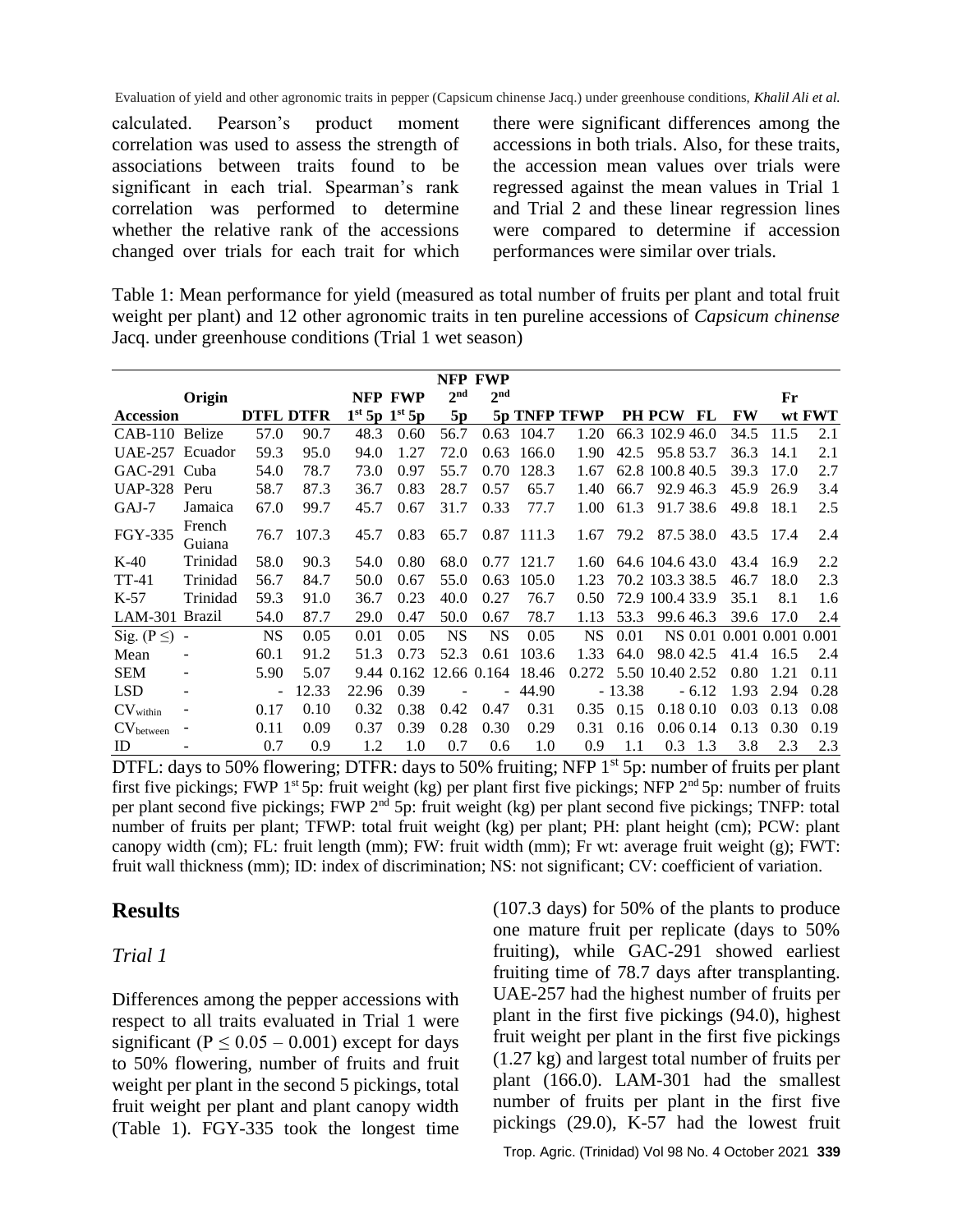weight per plant in the first five pickings (0.23 kg) and UAP-328 had the smallest total number of fruits per plant (65.7).

For the fruit traits, UAE-257 had the longest fruit (53.7 mm), GAJ-7 the widest fruit (49.8 mm), while UAP-328 had the heaviest fruits (26.9 g) and the thickest fruit walls (3.4 mm). In contrast, K-57 had the shortest fruits (33.9 mm), the second smallest fruit width (35.1 mm), the lightest fruits (8.1 g), and the thinnest fruit walls(1.6 mm). CAB-110 had the narrowest fruit width (34.5 mm). Of the traits evaluated in Trial 1, fruit width had the largest index of discrimination  $(ID = 3.8)$  followed by average fruit weight and fruit wall thickness

 $(ID = 2.3).$ 

In Trial 1, total number of fruits per plant showed strong correlations with number of fruits per plant in the first five pickings  $(r =$ 0.92,  $P \le 0.001$ ) and fruit weight per plant in the first five pickings ( $r = 0.77$ ,  $P \le 0.01$ ) (Table 2). Number of fruits per plant in the first five pickings also showed a strong positive correlation with fruit weight per plant in the first five pickings  $(r = 0.83)$ . Average fruit weight showed strong positive correlations with fruit width ( $r = 0.73$ ,  $P \le$ 0.05) and fruit wall thickness ( $r = 0.94$ ,  $P \le$ 0.001).

Table 2: Pearson's correlations among the nine traits for which there were significant differences among the ten pureline accessions of *Capsicum chinense* Jacq. grown under greenhouse conditions in the humid tropics in Trial 1 wet season

|             | NFP $1st 5p$ | FWP $1st 5p$ | <b>TNFP</b> | PH      | FL      | FW      | Fr wt   | <b>FWT</b> |
|-------------|--------------|--------------|-------------|---------|---------|---------|---------|------------|
| <b>DTFR</b> | $-0.07$      | 0.06         | 0.02        | 0.19    | $-0.10$ | 0.18    | $-0.10$ | $-0.20$    |
|             | NFP $1st 5p$ | 0.83         | 0.92        | $-0.54$ | 0.47    | $-0.26$ | $-0.16$ | $-0.12$    |
|             |              | FWP $1st 5p$ | 0.77        | $-0.47$ | 0.61    | 0.09    | 0.36    | 0.37       |
|             |              |              | <b>TNFP</b> | $-0.44$ | 0.46    | $-0.34$ | $-0.26$ | $-0.27$    |
|             |              |              |             | PH      | $-0.79$ | 0.24    | 0.01    | 0.00       |
|             |              |              |             |         | FL      | $-0.28$ | 0.21    | 0.23       |
|             |              |              |             |         |         | FW      | 0.73    | 0.56       |
|             |              |              |             |         |         |         | Fr wt   | 0.94       |

Pearson's correlations are significant at  $P \le 0.05$ ,  $P \le 0.01$  and  $P \le 0.001$  for 8 d.f. when  $r = 0.63$ , 0.77 and 0.87, respectively.

DTFR: days to 50% fruiting; NFP  $1<sup>st</sup>$  5p: number of fruits per plant first five pickings; FWP  $1<sup>st</sup>$  5p: fruit weight per plant first five pickings; TNFP: total number of fruits per plant; PH: plant height; FL: fruit length; FW: fruit width; Fr wt: average fruit weight;, FWT: fruit wall thickness.

### *Trial 2*

Differences among the pepper accessions with respect to all traits evaluated in Trial 2 were significant ( $P \le 0.05 - 0.001$ ) (Table 3). UAE-257 showed earliest time to flowering (55.7 days). CAB-110 showed early flowering (60.0 days), earliest time to fruiting (83.0 days), produced the highest number of fruits (115.3, 90.0) and fruit weight (1.37, 0.73 kg) per plant in the first and second five pickings, respectively, and had the largest total number of fruits (205.3) and total fruit weight per plant (2.11 kg). In comparison, UAP-328 showed the longest times to 50% flowering (69.3 days) and fruiting (103.7 days), and produced the lowest number of fruits per plant in the first and second five pickings (24.7, 18.3), and the lowest total number of fruits per plant (42.0). K-57 also showed late flowering (66.7 days) and fruiting (101.0 days), produced the lowest (0.27 kg and 0.23 kg) fruit weight per plant in the first and second five pickings, and had the lowest total fruit weight per plant (0.49 kg).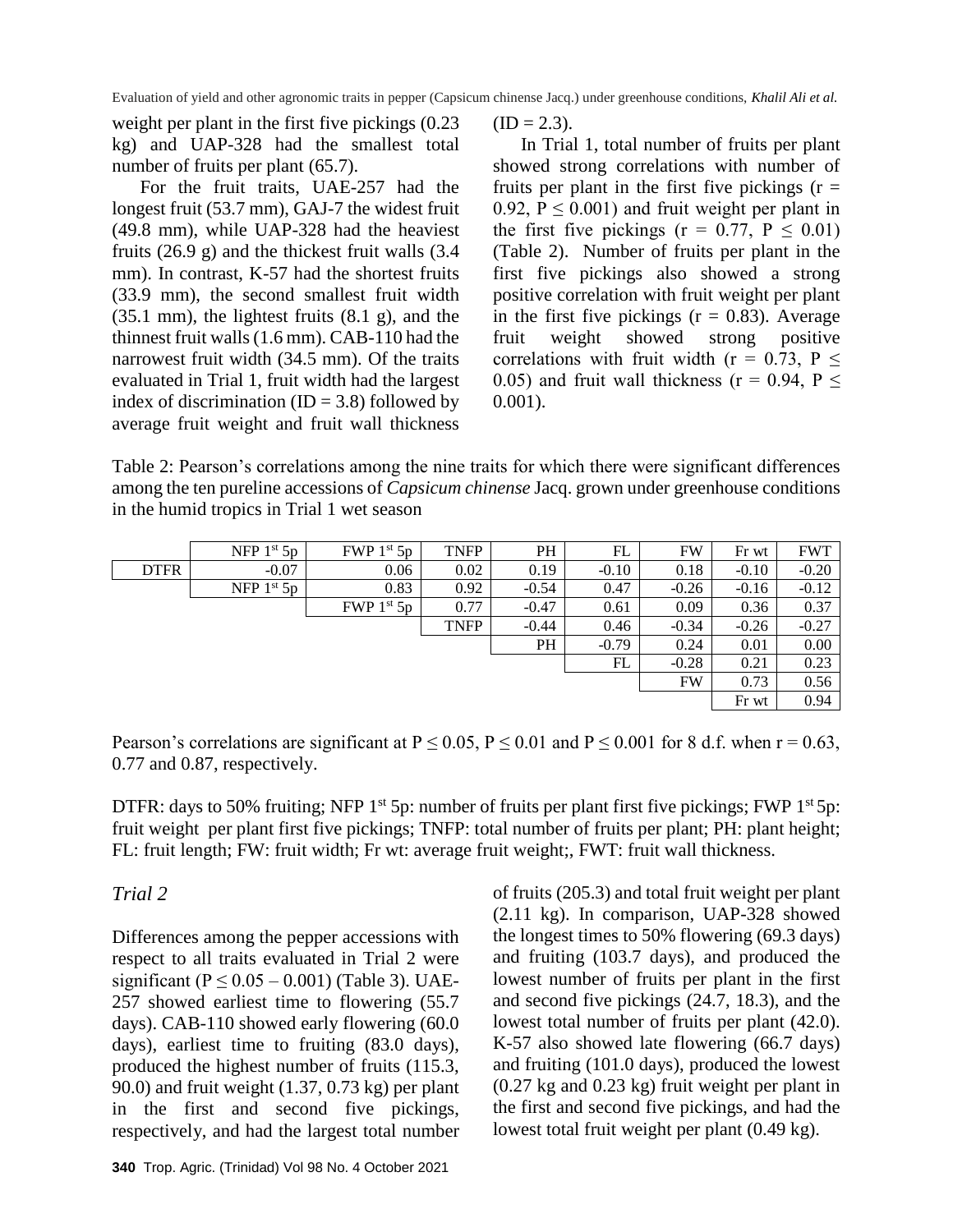For fruit traits, UAE-257 had the longest fruits (56.6 mm), GAC-291 the widest fruit (51.4 mm) and UAP-328 had the heaviest fruits (24.7 g) with the largest fruit wall thickness (2.52 mm). In comparison, K-57 had smallest fruit length (33.9 mm), fruit width (35.6 mm), average fruit weight (7.8 g) and fruit wall thickness (1.38 mm) (Table 3). In Trial 2, number of fruits per plant in the first five pickings had the largest index of discrimination (ID = 2.5) followed by total number of fruits per plant, fruit wall thickness, total fruit weight per plant, average fruit weight and fruit weight per plant in the first five pickings (IDs 2.3 - 1.8).

Total number of fruits per plant showed a strong positive correlation ( $r = 0.92$ ,  $P \le 0.001$ ) with total fruit weight per plant and they both showed strong positive correlations  $(r = 0.88 -$ 0.99,  $P \le 0.001$ ) with number of fruits and fruit weight per plant in the first and second five pickings and moderate to strong negative correlations (r = -0.71 – -0.92,  $P \le 0.05$  - 0.001) with days to 50% flowering and fruiting (Table 4). Number of fruits and fruit weight per plant in the first and second five pickings showed strong correlations ( $r = 0.82 - 0.94$ ,  $P \le 0.01$ . 0.001) among themselves and moderate to strong negative correlations ( $r = -0.66 - -0.93$ ,  $P \leq 0.05$  - 0.001) with days to 50% flowering and fruiting. Days to 50% fruiting also showed strong positive correlation with days to 50% flowering ( $r = 0.85$ ,  $P \le 0.01$ ). Average fruit weight showed moderate to strong positive correlations ( $P \le 0.05 - 0.01$ ) with fruit width  $(r = 0.68)$  and fruit wall thickness  $(r = 0.77)$ .

Table 3: Mean performance for yield (measured as total number of fruits per plant and total fruit weight per plant) and 12 other agronomic traits in ten pureline accessions of *Capsicum chinense* Jacq. under greenhouse conditions (Trial 2 dry season)

|                       |        |         | <b>NFP</b>         | <b>FWP</b>         | NFP   | <b>FWP</b> |       |                             |                  |               |                 |           |       |            |
|-----------------------|--------|---------|--------------------|--------------------|-------|------------|-------|-----------------------------|------------------|---------------|-----------------|-----------|-------|------------|
| Accession             | DTFL D | TFR     | 1 <sup>st</sup> 5p | 1 <sup>st</sup> 5p |       |            |       | $2nd$ 5p $2nd$ 5p TNFP TFWP |                  | <b>PH PCW</b> | FL              | <b>FW</b> | Fr wt | <b>FWT</b> |
| $CAB-110$             | 60.0   | 83.0    | 115.3              | 1.37               | 90.0  | 0.73       | 205.3 | 2.11                        | 137.0            | 156.0         | 54.9            | 43.7      | 17.0  | 2.05       |
| <b>UAE-257</b>        | 55.7   | 86.7    | 79.3               | 1.17               | 66.7  | 0.70       | 146.3 |                             | 1.86 149.0       | 189.7         | 56.6            | 44.8      | 20.5  | 1.74       |
| GAC-291               | 63.7   | 90.0    | 75.7               | 1.20               | 62.3  | 0.63       | 137.7 | 1.84                        | 131.7            | 161.3         | 51.7            | 51.4      | 22.8  | 2.18       |
| <b>UAP-328</b>        | 69.3   | 103.7   | 24.7               | 0.40               | 18.3  | 0.23       | 42.0  |                             | $0.62$ 161.0     | 164.3         | 45.1            | 46.7      | 24.7  | 2.52       |
| $GAJ-7$               | 65.7   | 96.7    | 58.7               | 0.70               | 49.0  | 0.40       | 107.7 |                             | 1.11 119.0 135.7 |               | 40.2            | 46.7      | 16.3  | 2.13       |
| FGY-335               | 67.0   | 96.0    | 86.3               | 1.07               | 57.0  | 0.47       | 143.3 |                             | 1.55 132.3 147.7 |               | 42.5            | 44.5      | 19.4  | 2.03       |
| $K-40$                | 65.0   | 95.3    | 67.3               | 0.67               | 34.7  | 0.27       | 101.7 |                             | 0.96 117.7 142.3 |               | 49.2            | 45.8      | 15.5  | 1.97       |
| TT-41                 | 63.3   | 91.7    | 69.0               | 0.87               | 57.0  | 0.50       | 126.0 |                             | 1.38 133.3 172.3 |               | 47.3            | 47.7      | 16.0  | 1.77       |
| $K-57$                | 66.7   | 101.0   | 38.0               | 0.27               | 41.3  | 0.23       | 79.0  |                             | 0.49 152.3 146.7 |               |                 | 33.9 35.6 | 7.8   | 1.38       |
| LAM-301               | 61.7   | 94.7    | 82.3               | 0.97               | 61.7  | 0.47       | 143.7 | 1.41                        | 138.3 192.7      |               | 47.0            | 42.3      | 15.1  | 2.34       |
| Sig. ( $P \leq$ )     | 0.05   | 0.01    | 0.001              | 0.001              | 0.001 | 0.001      | 0.001 | 0.001                       | 0.01             |               | 0.05 0.001 0.01 |           | 0.001 | 0.001      |
| Mean                  | 63.8   | 93.9    | 69.7               | 0.87               | 53.8  | 0.46       | 123.3 | 1.33                        |                  | 137.2 160.9   |                 | 46.8 44.9 | 17.5  | 2.01       |
| <b>SEM</b>            | 2.16   | 3.23    | 5.89               | 0.112              | 7.94  | 0.076      | 10.98 | 0.165                       |                  | 6.66 11.63    | 2.48            | 1.95      | 1.51  | 0.095      |
| <b>LSD</b>            | 5.26   | 7.84    | 14.32              | 0.272              | 19.31 | 0.185      | 26.7  | 0.401                       | 16.19            | 28.29         | 6.04            | 4.74      | 3.68  | 0.231      |
| CV <sub>within</sub>  | 0.06   | 0.06    | 0.15               | 0.22               | 0.26  | 0.28       | 0.15  | 0.21                        | 0.08             | 0.13          | 0.09            | 0.08      | 0.15  | 0.08       |
| CV <sub>between</sub> | 0.06   | 0.07    | 0.36               | 0.41               | 0.36  | 0.4        | 0.36  | 0.4                         | 0.1              | 0.12          | 0.15            | 0.09      | 0.27  | 0.16       |
| ID                    | 1.1    | $1.1\,$ | 2.5                | 1.8                | 1.4   | 1.4        | 2.3   | 1.9                         | 1.2              | 1.0           | 1.6             | 1.2       | 1.8   | 2.0        |

DTFL: days to 50% flowering; DTFR: days to 50% fruiting; NFP  $1<sup>st</sup>$  5p: number of fruits per plant first five pickings; FWP 1<sup>st</sup> 5p: fruit weight (kg) per plant first five pickings; NFP 2<sup>nd</sup> 5p: number of fruits per plant second five pickings; FWP 2<sup>nd</sup> 5p: fruit weight (kg) per plant second five pickings; TNFP: total number of fruits per plant; TFWP: total fruit weight (kg) per plant; PH: plant height (cm); PCW: plant canopy width (cm); FL: fruit length (mm); FW: fruit width (mm); Fr wt: average fruit weight (g); FWT: fruit wall thickness (mm); ID: index of discrimination; CV: coefficient of variation.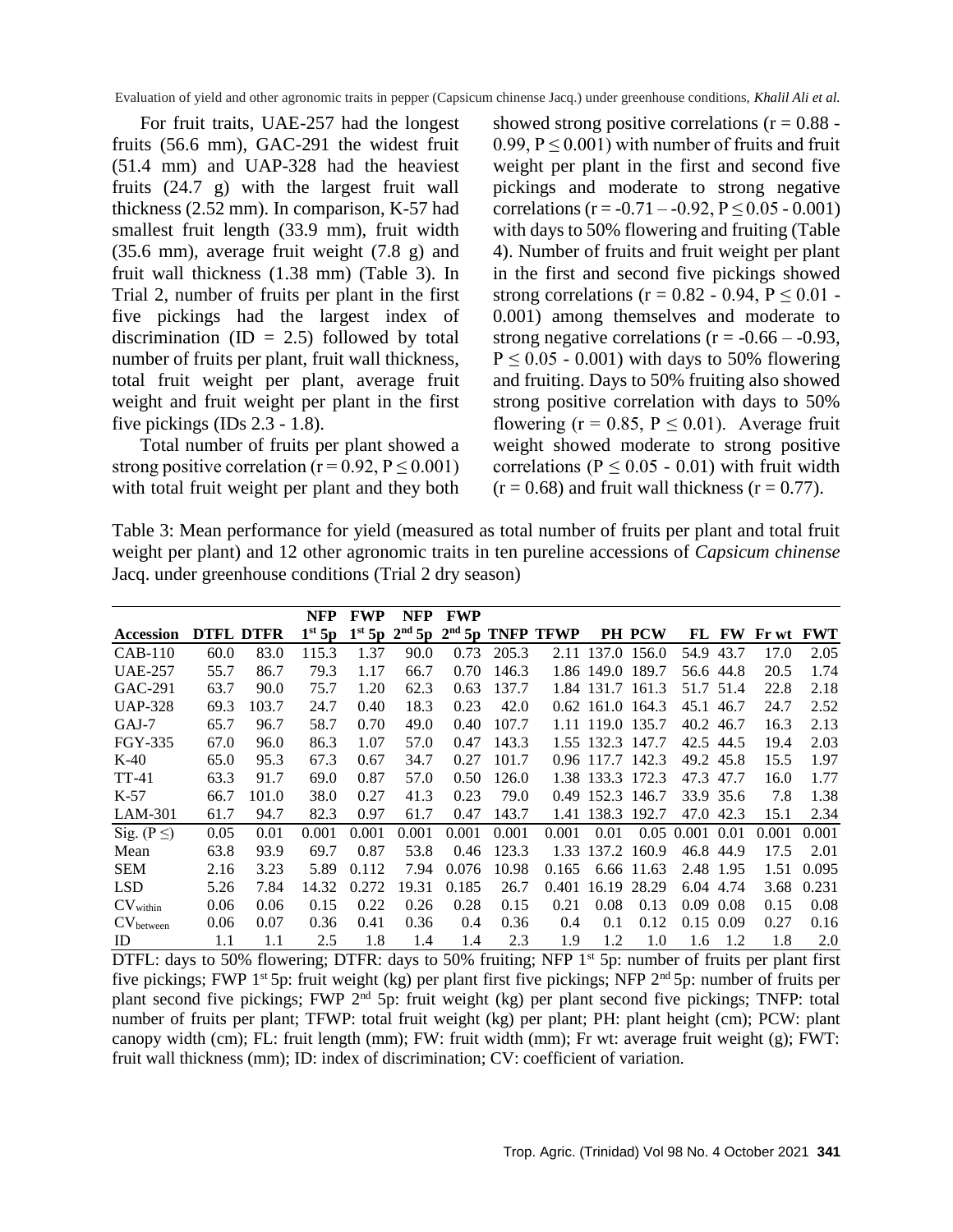Table 4: Pearson's correlations among the 14 traits evaluated for the ten pureline accessions of *Capsicum chinense* Jacq. grown under greenhouse conditions in the humid tropics in Trial 2 dry season

|             |             |              |              |              | $DTFR$ NFP 1 <sup>st</sup> 5p FWP 1 <sup>st</sup> 5p NFP 2 <sup>nd</sup> 5p FWP 2 <sup>nd</sup> 5p TNFP TFWP |             |             |         | PH PCW                   | FL   | <b>FW</b>          | Fr wt     | <b>FWT</b> |
|-------------|-------------|--------------|--------------|--------------|--------------------------------------------------------------------------------------------------------------|-------------|-------------|---------|--------------------------|------|--------------------|-----------|------------|
| <b>DTFL</b> | 0.85        | $-0.66$      | $-0.70$      | $-0.75$      | $-0.81$                                                                                                      | $-0.71$     | $-0.74$     |         | $0.01$ -0.62 -0.75 -0.03 |      |                    | $-0.03$   | 0.23       |
|             | <b>DTFR</b> | $-0.87$      | $-0.90$      | $-0.90$      | $-0.93$                                                                                                      | $-0.90$     | $-0.92$     |         | $0.26$ -0.32 -0.81 -0.27 |      |                    | $-0.14$   | 0.14       |
|             |             | NFP $1st 5p$ | 0.92         | 0.91         | 0.82                                                                                                         | 0.98        | 0.90        | $-0.41$ |                          |      | $0.19$ 0.62 0.14   | 0.04      | 0.01       |
|             |             |              | FWP $1st 5p$ | 0.88         | 0.94                                                                                                         | 0.92        | 0.99        | $-0.28$ | 0.35                     | 0.77 | 0.41               | 0.37      | 0.15       |
|             |             |              |              | NFP $2nd 5p$ | 0.91                                                                                                         | 0.97        | 0.90        | $-0.20$ | 0.29                     | 0.55 | 0.03               | $-0.05$   | $-0.15$    |
|             |             |              |              |              | FWP 2 <sup>nd</sup> 5p                                                                                       | 0.88        | 0.97        | $-0.11$ | 0.43                     |      | $0.76$ 0.33        | 0.31      | $-0.01$    |
|             |             |              |              |              |                                                                                                              | <b>TNFP</b> | 0.92        | $-0.24$ | 0.36                     |      | $0.78 \, 0.40$     | 0.35      | 0.10       |
|             |             |              |              |              |                                                                                                              |             | <b>TFWP</b> | $-0.04$ | 0.43                     |      | $0.83 \, 0.51$     | 0.60      | 0.32       |
|             |             |              |              |              |                                                                                                              |             |             | PH      |                          |      | $0.45$ -0.07 -0.38 | 0.15      | $-0.04$    |
|             |             |              |              |              |                                                                                                              |             |             |         | <b>PCW</b>               | 0.51 | 0.05               | 0.25      | 0.14       |
|             |             |              |              |              |                                                                                                              |             |             |         |                          | FL   | 0.52               | 0.54      | 0.24       |
|             |             |              |              |              |                                                                                                              |             |             |         |                          |      | <b>FW</b>          | 0.77      | 0.54       |
|             |             |              |              |              |                                                                                                              |             |             |         |                          |      |                    | $Fr_{wt}$ | 0.68       |

Pearson's correlations are significant at  $P \le 0.05$ ,  $P \le 0.01$  and  $P \le 0.001$  for 8 d.f. when  $r = 0.63$ , 0.77 and 0.87, respectively.

DTFL: days to 50% flowering; DTFR: days to 50% fruiting; NFP 1<sup>st</sup> 5p: number of fruits per plant first five pickings; FWP 1<sup>st</sup> 5p: fruit weight per plant first five pickings; NFP 2<sup>nd</sup> 5p: number of fruits per plant second five pickings; FWP  $2<sup>nd</sup>$  5p: fruit weight per plant second five pickings; TNFP: total number of fruits per plant; TFWP: total fruit weight per plant; PH: plant height; PCW: plant canopy width; FL: fruit length; FW: fruit width; Fr wt: average fruit weight; FWT: fruit wall thickness.

#### *Stability of traits evaluated over trials*

Spearman's rank correlations were large  $(r =$ 0.84) and significant ( $P \le 0.01$ ) only for fruit wall thickness (Table 5). However, comparison of linear regression lines (COLR, CARDI 1974) showed that pepper accession performances over trials could be described by a single line or parallel lines for days to 50% fruiting, number of fruits and fruit weight per plant in the first five pickings, total number of fruits per plant, plant height, fruit length, fruit width, average fruit weight and fruit wall thickness, suggesting no accession x trial interactions of the crossover type (the relative rank of the accessions did not change).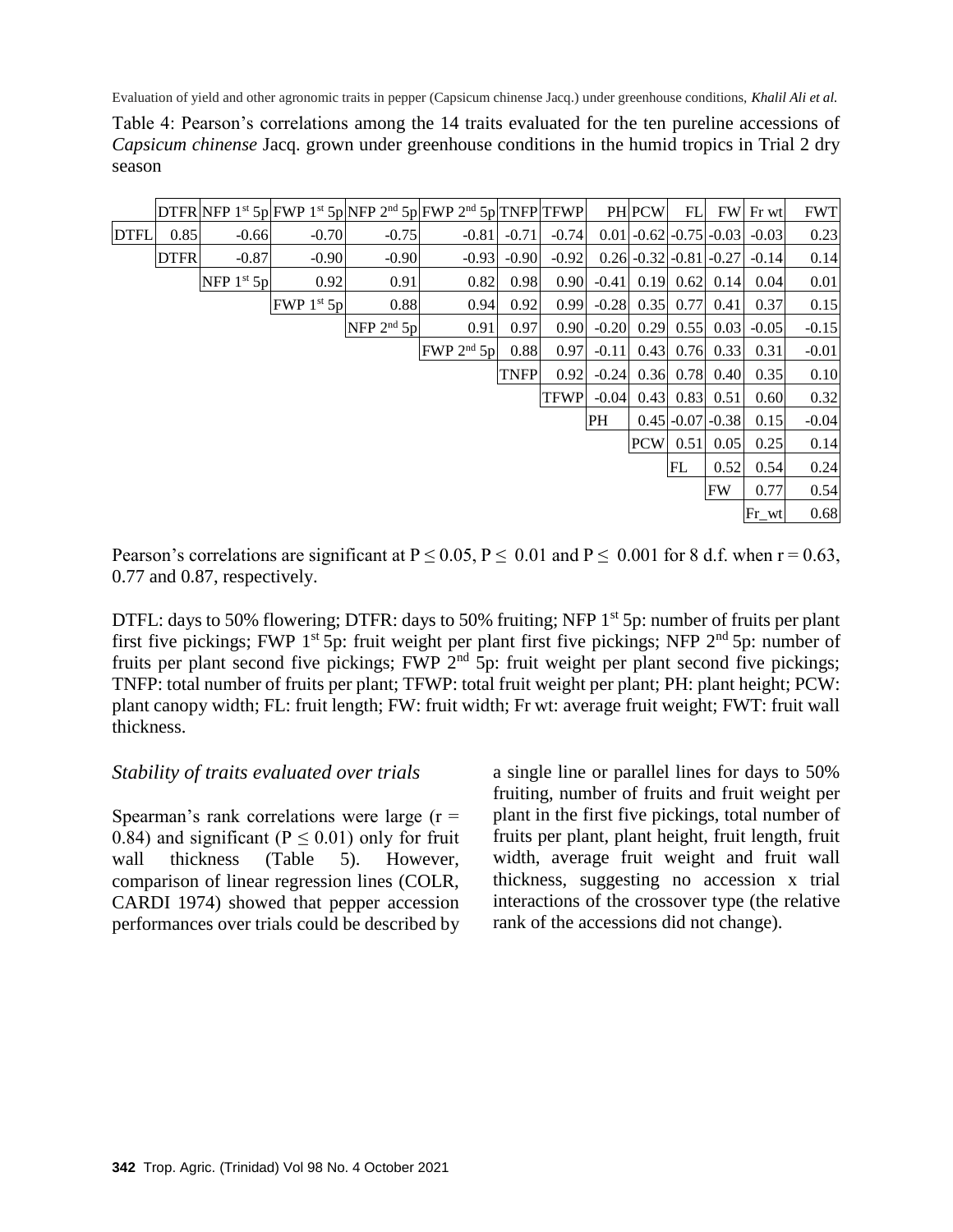Table 5: Spearman's rank correlations and comparison of linear regression lines (COLR) for the nine traits (which showed significant within trial accession differences) evaluated for the ten pureline accessions of pepper (*Capsicum chinense* Jacq.) over Trial 1 and Trial 2

| <b>Parameter</b> | <b>Spearman's correlation</b> | <b>COLR</b> |
|------------------|-------------------------------|-------------|
| <b>DTFR</b>      | 0.19                          | Single      |
| NFP $1st 5p$     | 0.22                          | Parallel    |
| FWP $1st 5p$     | 0.34                          | Single      |
| <b>TNFP</b>      | 0.53                          | Single      |
| <b>PH</b>        | 0.12                          | Parallel    |
| FL               | 0.63                          | Parallel    |
| <b>FW</b>        | 0.58                          | Parallel    |
| Fr wt            | 0.40                          | Single      |
| <b>FWT</b>       | 0.84                          | Single      |

Spearman's correlations significant at  $P \le 0.05$ ,  $P \le 0.01$ ,  $P \le 0.001$  when  $r = 0.65$ , 0.79, 0.90, respectively, for  $N = 10$ .

Spearman's correlations are comparing for each trait the ranks of the accessions over Trial 1 and Trial 2.

Single: the mean performance of an accession for a trait was the same over Trial 1 and Trial 2; Parallel: the mean performance of an accession was not the same over Trial 1 and Trial 2, but the relative rank of the accessions did not change over trials; both Single and Parallel lines indicate the accession x trial interactions were not of the crossover type.

DTFR: days to 50% fruiting; NFP  $1^{st}$  5p: number of fruits per plant first five pickings; FWP  $1^{st}$  5p: fruit weight per plant first five pickings; TNFP: total number of fruits per plant; PH: plant height; FL: fruit length; FW: fruit width; Fr wt: average fruit weight; FWT: fruit wall thickness.

## **Discussion**

This study was the first greenhouse evaluation of yield expressed as total number of fruits per plant and total fruit weight per plant and other associated traits in *C. chinense* in the humid tropics. Both measurements of yield viz. total number of fruits and total fruit weight per plant were strongly associated for the ten pureline accessions when grown under greenhouse conditions. This result is in variance to that of Ali et al. (2019) for a larger set of 68 pureline *C. chinense* accessions (which included the ten accessions evaluated in this study) which found weak but significant associations between the two measures of yield in the dry and wet seasons. The strong associations in this study maybe due to the choice of accessions evaluated as these two yield measurements also had strong associations (r =

0.77 and 0.81,  $P \le 0.01$  among the ten accessions used in this study in both the dry and wet seasons under open-field conditions (Ali et al. 2019).

The choice of accessions may also explain the strong associations between the two yield measurements with number of fruits and fruit weight per plant in the first and second five pickings in this study. In the study of Ali et al. (2019), total number of fruits per plant was only strongly associated with number of fruits per plant in the first and second five pickings while total fruit weight per plant was positively associated only with fruit weight per plant in the first and second five pickings. In both this study and that of Ali et al. (2019), plant height and plant canopy width were not associated with yield or fruit characteristics.

The much smaller  $CV<sub>within</sub>$  for most traits in Trial 2 suggests greater environmental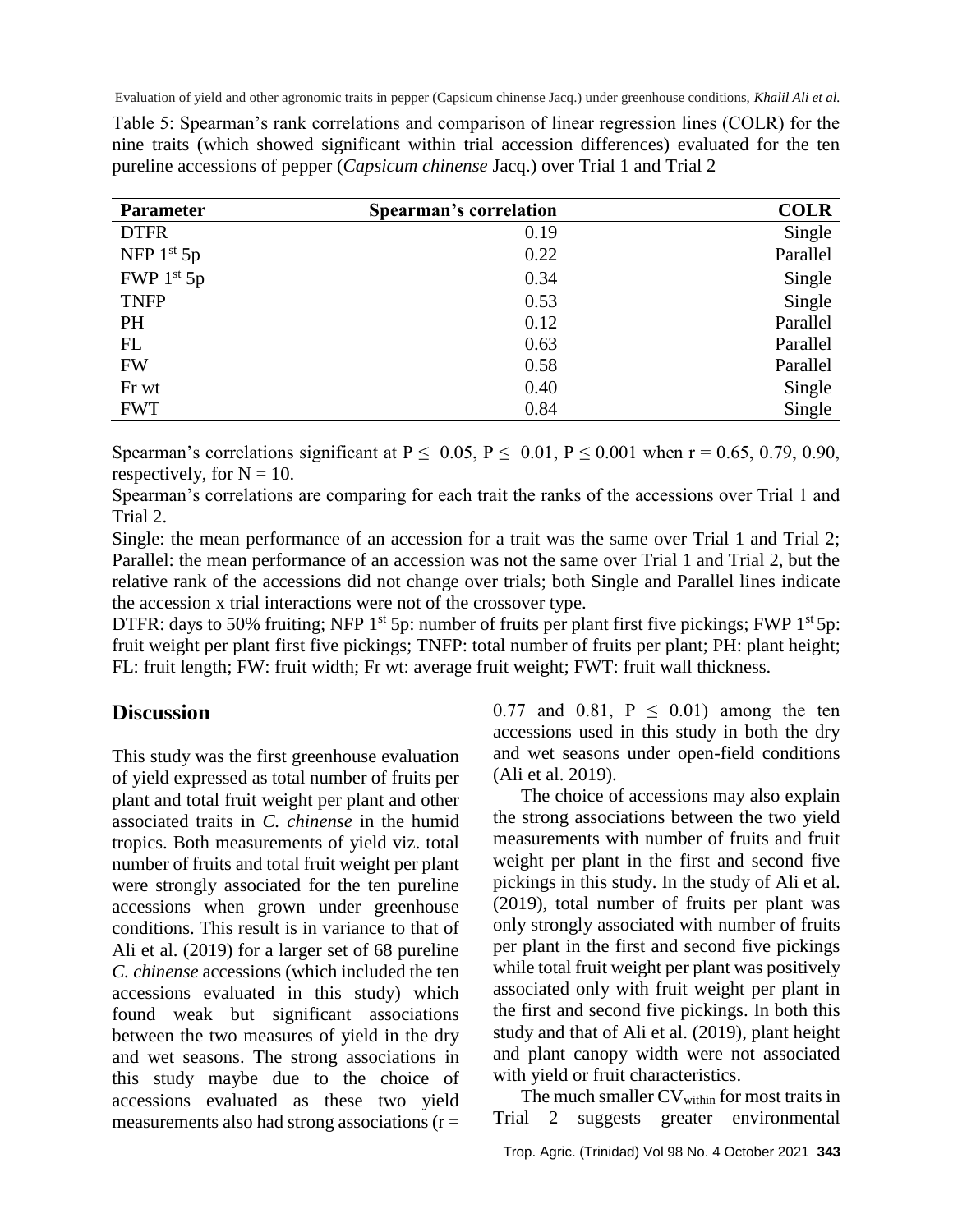influence on traits in the dry versus the wet season. However, the results showed that environmental factors under greenhouse conditions did not have large effects on yield and several of its associated traits within trials and over trials. This was evident from the comparison of regression lines which showed that accession performances in Trial 1 and Trial 2 for days to 50% fruiting, number of fruits and fruit weight per plant in the first five pickings, total number of fruits per plant, plant height, fruit length, fruit width, average fruit weight and fruit wall thickness can be described by either single or parallel lines, suggesting no accession x trial interactions of the crossover type. Among those nine traits, only two traits viz. days to 50% fruiting and fruit width were found to be stable under openfield conditions (Ali et al. 2019). This may reflect the more uniform conditions under the greenhouse relative the open-field in the dry and wet seasons.

No accession in this study realized at least 200 total fruits per plant in either trial except for accession CAB-110 which had 205.3 fruits in Trial 2. However, under open-field conditions (Ali et al. 2019), CAB-110, UAE-257 and GAC-291 consistently produced at least 200 fruits per plant during both the wet and dry seasons. Furthermore, accession UAE-257 that consistently produced over 2.00 kg of fruits per plant during both the wet and dry seasons under open-field conditions (Ali et al. 2019) was only able to consistently produce approximately 1.90 kg per plant in this study. As well, mean total fruit weight per plant in both trials of this study were similar but small (1.33 kg) compared to 1.80 kg for the same set of ten accessions under open-field conditions. The aforementioned together with the earlier times to 50% flowering and fruiting (12 - 20 days shorter) under open-field conditions (Ali et al. 2019) suggest that it is more beneficial to grow pepper under open-field conditions as the production cost is cheaper (Seepersad et al. 2013). Lozano-Fernández et al. (2018) also reported greater yields of bell pepper (*C. annuum*) under open-field relative to greenhouse conditions.

Interestingly, one pepper accession, FGY-335 (originating in French Guiana) had greater yields under greenhouse conditions as compared to the open-field in both the dry and wet seasons. The other 58 pepper accessions that were evaluated under open-field conditions should also be evaluated under greenhouse conditions to determine if there are other accessions that result in superior yields under greenhouse production relative to the open-field. These can form the basis of a breeding programme to produce new pepper varieties that are suited to greenhouse production. Two other accessions, GAJ-7 (Greater Antilles) and K-57 (Upper Amazon) had greater yields in the wet season under greenhouse production than the open-field. In this context, greenhouse cultivation can be looked at as an alternative production system for wet season cultivation to increase yields.

In this study, average fruit weight was strongly and positively associated with fruit width and fruit wall thickness over trials. These results are in agreement with those obtained for *C. chinense* (Lannes et al. 2007) and *C. annuum* (Ben-Chaim and Paran, 2000; Maalekuu et al. 2005). However, the results of this study differ from that of Elibox et al. (2017) who reported that fruit weight in *C. chinense* was not associated with endocarp, mesocarp, exocarp or total pericarp thickness. However, unlike this study, the study of Elibox et al. (2017) was performed under open-field conditions.

## **Conclusion**

This greenhouse study performed over two seasons revealed significant differences among the ten pureline *C. chinense* accessions except for days to 50% flowering, number of fruits and fruit weight per plant in the second five pickings, total fruit weight per plant and plant canopy width in Trial 1 (wet season). Total number of fruits per plant and total fruit weight per plant were auto-correlated and were both generally positively associated with number of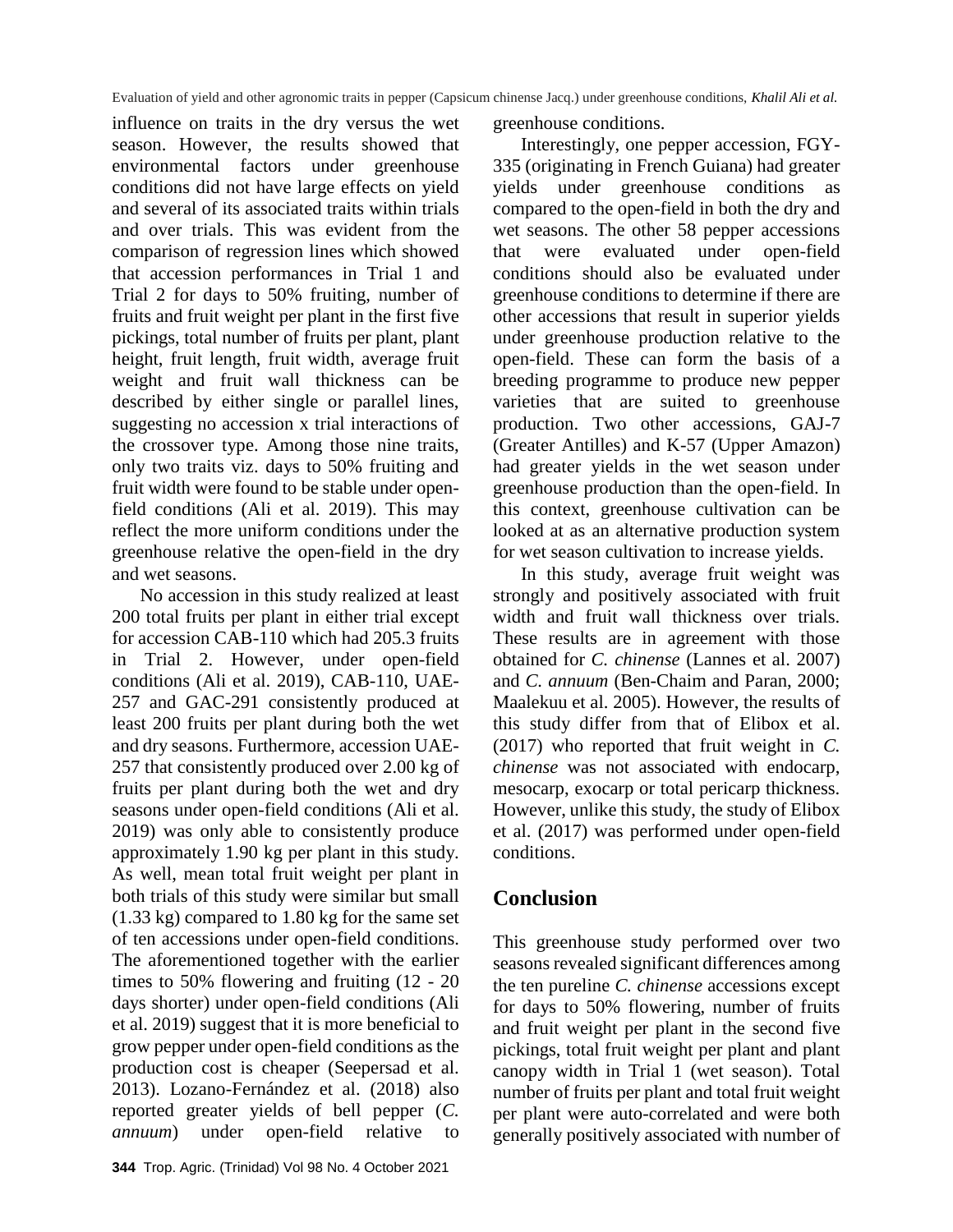fruits and fruit weight per plant in the first and second five pickings and moderately negatively associated with days to 50% flowering and fruiting. No accession produced more than 200 total fruits per plant and fruit weight per plant over 2 kg except CAB-110 in Trial 2 (dry season). Generally, yields under greenhouse production were found to be inferior to open-field production. However, one accession, FGY-335 from the Lower Amazon, had greater yields under greenhouse conditions as compared to yields in the openfield in both the dry and wet seasons.

## **References**

- Ali, R., V. Thomasos., K. Morton-Gitten., W. Augustin-Coryat., K. Beckles and G. Bally. 1973. "*Land capability studies phase II, Trinidad and Tobago*: *Agriculture in county St. Patrick*." Port of Spain, Trinidad and Tobago: Ministry of Planning and Development.
- Ali, K., P. Umaharan, R. Brathwaite and W. Elibox. 2019. "Evaluation of Yield and Other Agronomic Traits in Pepper (*Capsicum chinense* Jacq.) Under Open-Field Conditions in the Humid Tropics." *Trop. Agri.* **96 (95)**: 15–26.
- Ben-Chaim, A. and I. Paran. 2000. "Genetic Analysis of Quantitative Traits in Pepper (*Capsicum annuum*)." *J. Amer. Soc. Hort. Sci.* **125 (1)**: 66–70.
- Basu, S.K., and A.K. De. 2003. "*Capsicum*: Historical and Botanical Perspectives." In *Capsicum*: *The Genus Capsicum*, edited by A.K. De, 1-15, New York, NY: Taylor & Francis.
- Bosland, P.W., A.T. Bailey, and J. Iglesias-Olivas. 1996. "*Capsicum* Pepper Varieties and Classification." *New Mexico State Univ., Coop. Ext. Serv., Circular 530*.
- Bosland, P.W., and E.J. Votava. 2000. "*Peppers: Vegetable and Spice Capsicums.*" Wallingford, UK: CABI.
- Cantliffe, D.J., J.E Webb., J.J. VanSickle, and N.L. Shaw. 2008. "Increased Net Profits

Result from Greenhouse-Grown Coloured Pepper Compared to Field Production in Florida." *Proc. Fla. State Hort. Soc.* **121**:194–200.

- CARDI. 1974. "*COLR Programme, Version 1*." St. Augustine, Trinidad and Tobago: Caribbean Agricultural Research and Development Institute.
- DeGannes, A., K.R. Heru, A. Mohammed, C. Paul, J. Rowe, L. Sealy, and G. Seepersad. 2014. "*Tropical Greenhouse Growers Manual for the Caribbean*." St. Augustine, Trinidad and Tobago: Caribbean Agricultural Research and Development Institute.
- Elibox, W., C.P. Meynard and P. Umaharan. 2015. "Morphological Changes Associated with Postharvest Fruit Deterioration and Physical Parameters for Early Determination of Shelf Life in *Capsicum chinense* Jacq." *HortScience* **50 (10)**: 1537–1541.
- Elibox, W., C.P. Meynard, and P. Umaharan. 2017. "Fruit Volume and Width at Harvest can be used to Predict Shelf Life in Pepper (*Capsicum chinense* Jacq.)." *Trop. Agri.* **94 (2):** 122–131.
- Eshbaugh, W.H. 1993. "Peppers: History and Exploitation of a Serendipitous New Crop Discovery." In *New crops*, edited by J. Janick and J.E. Simon, 132–139. New York, NY: Wiley.
- Heiser, C.B. 1976. "Peppers *Capsicum*  (Solanaceae)." In *The Evolution of Crop Plants*, edited by N.W. Simmonds, 265– 268. London, UK: Longman Press, London.
- Lannes, S.D., F.L. Finger, A.R. Schuelter, and V.W.D. Casali. 2007. "Growth and Quality of Brazilian Accessions of *Capsicum chinense* Fruits." *Sci. Hort.* **112**:266–270.
- Lawrence, W. 2013. "*Market Profile for Greenhouse Vegetables in Jamaica*." St. Augustine, Trinidad and Tobago: Caribbean Agricultural Research and Development Institute.